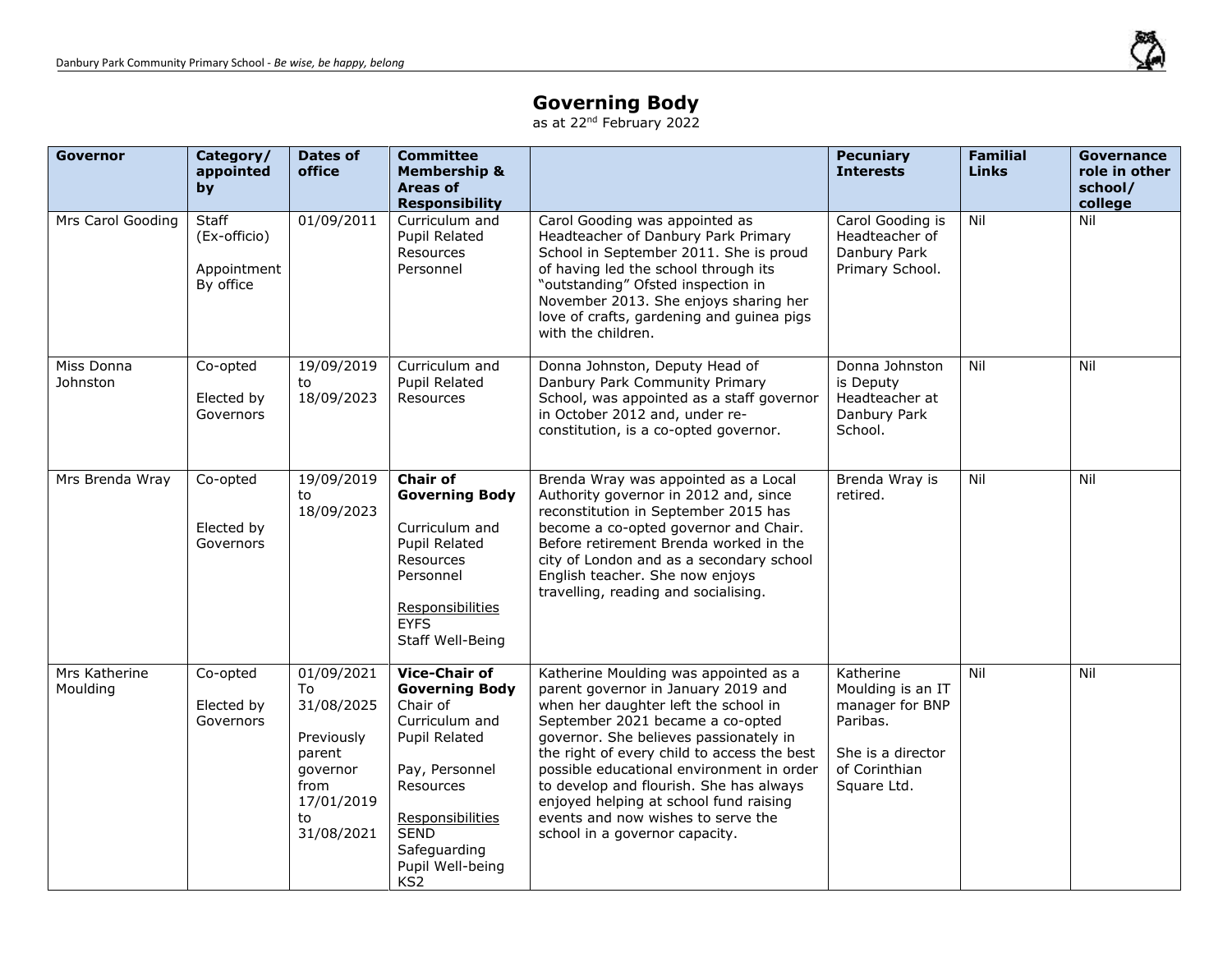

| <b>Governor</b>         | Category/<br>appointed<br>by                  | <b>Dates of</b><br>office                                        | <b>Committee</b><br><b>Membership &amp;</b><br>Areas of<br><b>Responsibility</b>                                                                            |                                                                                                                                                                                                                                                                                                                                                                                                                                                                                                                                        | <b>Pecuniary</b><br><b>Interests</b>                                                                                   | <b>Familial</b><br><b>Links</b> | <b>Governance</b><br>role in other<br>school/<br>college |
|-------------------------|-----------------------------------------------|------------------------------------------------------------------|-------------------------------------------------------------------------------------------------------------------------------------------------------------|----------------------------------------------------------------------------------------------------------------------------------------------------------------------------------------------------------------------------------------------------------------------------------------------------------------------------------------------------------------------------------------------------------------------------------------------------------------------------------------------------------------------------------------|------------------------------------------------------------------------------------------------------------------------|---------------------------------|----------------------------------------------------------|
| Mrs Deborah Le<br>Monde | Co-opted<br>Elected by<br>Governors           | 01/09/2020<br>to<br>31/08/2024                                   | Chair of Personnel<br>Pay<br>Curriculum and<br><b>Pupil Related</b><br>Resources<br>Responsibilities<br>Safeguarding<br>H&S<br>Sustainability<br>curriculum | Deborah Le Monde enjoyed 22 years in<br>administrative support to the education<br>sector, firstly in primary school and the<br>last 13 years in leadership role as<br>Business Manager in a secondary school.<br>She has lived in Danbury for 5 years and<br>is keen to continue to support the<br>education of young people, particularly in<br>the local community having a passionate<br>belief that every child is an individual and<br>should have access to a broad spectrum<br>of education to achieve their own<br>potential. | Deborah Le<br>Monde is retired.                                                                                        | Nil                             | Nil                                                      |
| Mr Paul Williams        | Co-opted<br>Elected by<br>Governors           | 14/01/2021<br>to<br>13/01/2025                                   | Curriculum and<br><b>Pupil Related</b><br>Resources<br>Responsibilities<br><b>GDPR</b>                                                                      | During his career, Paul Williams has<br>worked at organisations for the public<br>benefit - including biomedical research,<br>charities, NHS, local government. He has<br>worked in a range of management teams,<br>likes to solve problems using insight and<br>data, and making sure services are<br>sustainable.<br>Paul lives in Essex and has a young<br>family. He has a campervan that he uses<br>for adventures. At home, he shares his<br>house with two bunny rabbits.                                                       | Paul Williams is<br>the Head of<br>Financial<br>Planning &<br>Analysis at the<br>Chartered<br>Management<br>Institute. | Nil                             | Nil                                                      |
| Vacancy                 | Co-opted<br>Elected by<br>Governors           | 23/09/2021                                                       |                                                                                                                                                             |                                                                                                                                                                                                                                                                                                                                                                                                                                                                                                                                        |                                                                                                                        |                                 |                                                          |
| Vacancy                 | Co-opted<br>Elected by<br>Governors           | 22/10/2021                                                       |                                                                                                                                                             |                                                                                                                                                                                                                                                                                                                                                                                                                                                                                                                                        |                                                                                                                        |                                 |                                                          |
| Mr Jim Webb             | Local<br>Authority<br>Elected by<br>Governors | 28/01/2022<br>to<br>27/01/2026<br>09/01/2018<br>to<br>08/01/2022 | Chair of Pay<br>Resources<br>Personnel<br>Responsibilities<br>Link Governor                                                                                 | Jim Webb has been a school governor for<br>more years than he cares to remember.<br>He started first as a parent governor at a<br>secondary modern school, then became a<br>co-opted governor when his son left the<br>school. He became a LEA (Local<br>Education Authority) governor at Danbury<br>Park Primary, a completely different<br>experience to secondary school. He<br>enjoys very much being a governor.                                                                                                                  | Jim Webb is<br>retired.<br>He is a retired<br>member of CWU<br>Union.                                                  | Nil                             | Nil                                                      |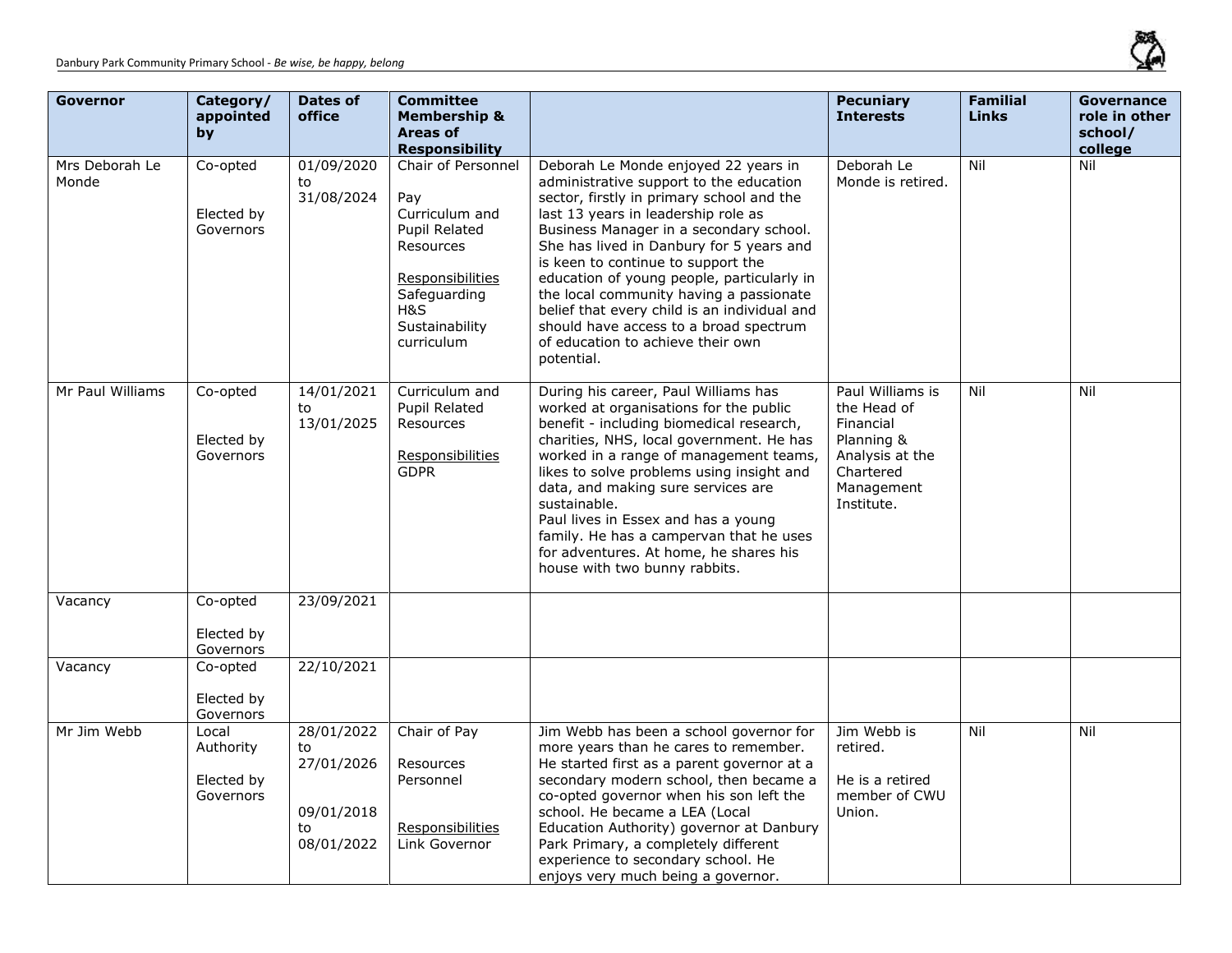

| <b>Governor</b>      | Category/<br>appointed<br>by    | Dates of<br>office             | <b>Committee</b><br><b>Membership &amp;</b><br><b>Areas of</b><br><b>Responsibility</b>                                                                                      |                                                                                                                                                                                                                                                                                                                                                                                                                                                                 | <b>Pecuniary</b><br><b>Interests</b>                                                                                                                                                                                                                                           | <b>Familial</b><br><b>Links</b>                                                                                     | <b>Governance</b><br>role in other<br>school/<br>college |
|----------------------|---------------------------------|--------------------------------|------------------------------------------------------------------------------------------------------------------------------------------------------------------------------|-----------------------------------------------------------------------------------------------------------------------------------------------------------------------------------------------------------------------------------------------------------------------------------------------------------------------------------------------------------------------------------------------------------------------------------------------------------------|--------------------------------------------------------------------------------------------------------------------------------------------------------------------------------------------------------------------------------------------------------------------------------|---------------------------------------------------------------------------------------------------------------------|----------------------------------------------------------|
| Hon George<br>Fraser | Parent<br>Elected by<br>Parents | 17/01/2019<br>to<br>16/01/2023 | Chair of<br>Resources<br>Curriculum and<br><b>Pupil Related</b><br>Personnel<br>Responsibilities<br>KS1<br>English                                                           | George Fraser was appointed as a parent<br>governor in January 2019. After studying<br>engineering in Scotland, he worked in the<br>USA before settling in England. He is a<br>fan of rugby and a keen cyclist. He is<br>grateful that his children attend such a<br>wonderful school and hopes to become<br>part of the school community by serving<br>as a governor.                                                                                          | George Fraser is<br>employed by<br>Shore Capital<br>and is director<br>and proprietor of<br>Mulsanne Capital                                                                                                                                                                   | Mr Fraser has<br>three children<br>attending the<br>school and<br>his wife is an<br>employee.                       | Nil                                                      |
| Mr Paul Sutton       | Parent<br>Elected by<br>parents | 16/01/2020<br>to<br>15/01/2024 | Resources<br>Curriculum and<br><b>Pupil Related</b><br>Responsibilities<br>Equalities<br>Pupil Premium<br>and<br>Disadvantaged<br><b>Broad Curriculum</b><br>Risk Assessment | Paul Sutton's working life has enabled<br>him to gain experience in a wide range of<br>professional competencies, including<br>budgeting, staff management and<br>recruitment as well as defining corporate<br>strategies and setting objectives.<br>He wishes to make a positive contribution<br>to the wider Danbury community and to<br>help the school realise its full potential<br>and provide the best possible start in life<br>for the local children. | Paul Sutton is an<br>Operations<br>Manager for<br>Euroclear UK &<br>International<br>He is a member<br>of Danbury<br>Parish Council<br>and is Chair of<br>their Resources<br>Committee                                                                                         | Mr Sutton<br>has three<br>children who<br>attend the<br>school.                                                     | Nil                                                      |
| Mr Nicholas Moore    | Parent<br>Elected by<br>parents | 23/11/2020<br>to<br>22/11/2024 | Resources<br>Personnel<br>Pay<br>Responsibilities<br>Sports<br>Maths                                                                                                         | Nick Moore was elected as a parent<br>governor in November 2020. He is a<br>Chartered Surveyor and having worked in<br>the city now runs his own company<br>working independently from home. His<br>children's future is of the uppermost<br>importance and he is delighted to be<br>given the opportunity to make a<br>difference in the education of the whole<br>school.                                                                                     | Nick Moore is<br>Chief Operating<br>Officer of<br>Yoooserv Ltd<br>He is a director<br>of Alpha Asset<br>Management Ltd<br>and Gnome<br>(Essex) Ltd.<br>He is a Trustee<br>of 100 Property<br>Club.<br>He is a member<br>of the Royal<br>Institute of<br>Chartered<br>Surveyors | Mr Moore has<br>two children<br>who attend<br>the school<br>and his wife<br>is Vice-Chair<br>of the<br>school's PTA | Nil                                                      |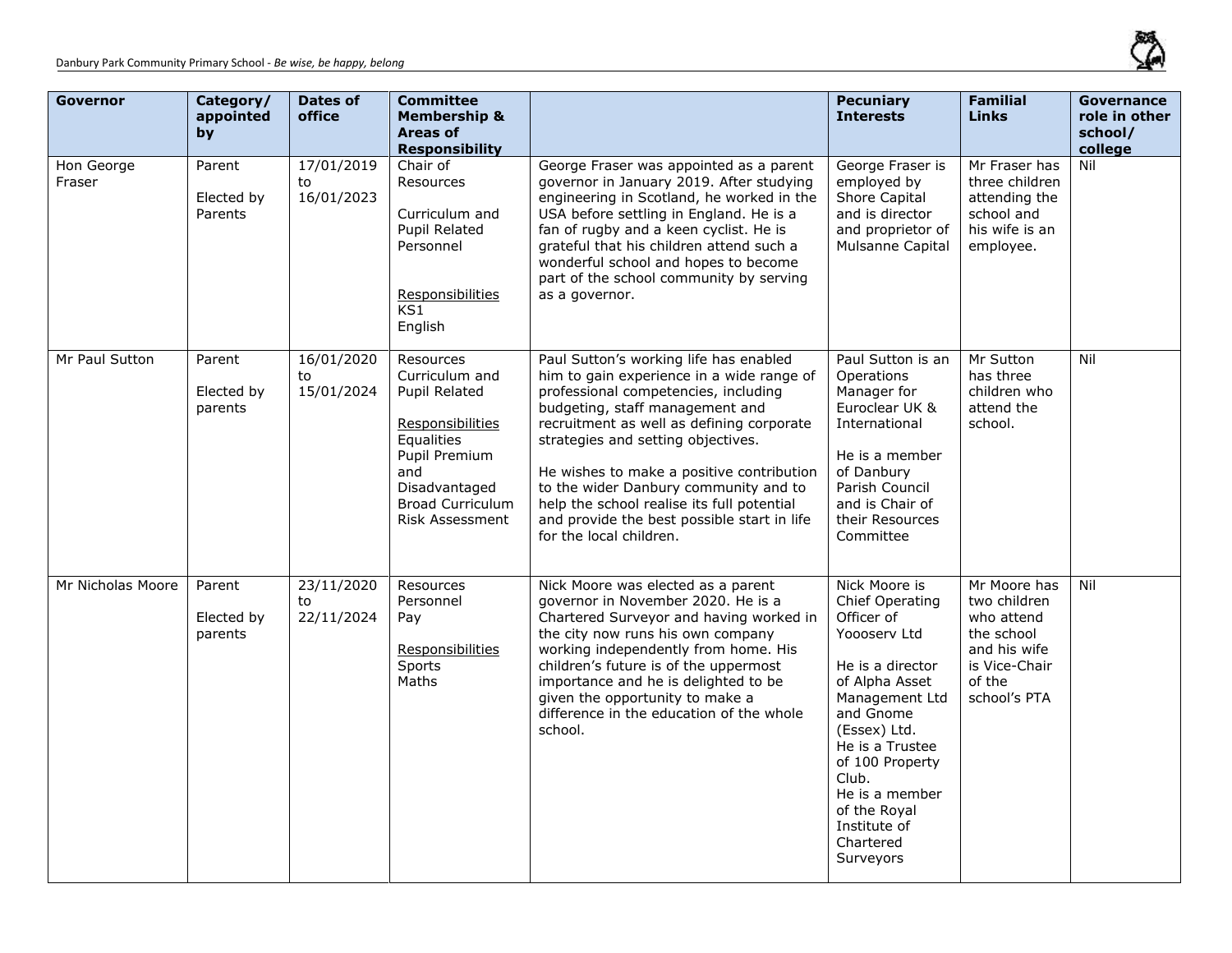

| <b>Governor</b>               | Category/<br>appointed<br>by                                                                      | <b>Dates of</b><br>office                                        | <b>Committee</b><br><b>Membership &amp;</b><br>Areas of<br><b>Responsibility</b> |                                                                                                                                                                                                                                                                                                                                                                                                                                                                                                                                                                                                                                     | <b>Pecuniary</b><br><b>Interests</b>                                                                            | <b>Familial</b><br><b>Links</b>                                        | Governance<br>role in other<br>school/<br>college |
|-------------------------------|---------------------------------------------------------------------------------------------------|------------------------------------------------------------------|----------------------------------------------------------------------------------|-------------------------------------------------------------------------------------------------------------------------------------------------------------------------------------------------------------------------------------------------------------------------------------------------------------------------------------------------------------------------------------------------------------------------------------------------------------------------------------------------------------------------------------------------------------------------------------------------------------------------------------|-----------------------------------------------------------------------------------------------------------------|------------------------------------------------------------------------|---------------------------------------------------|
| Mrs Charlotte<br><b>Halls</b> | Parent<br>Appointed<br>by the<br>governing<br>body due to<br>no<br>nominations<br>from<br>parents | 29/04/2021<br>to<br>28/04/2025                                   | Curriculum and<br><b>Pupil Related</b><br>Personnel                              | Charlotte Halls accepted the governors'<br>invitation to join the governing body after<br>being pipped at the post in Autumn 2020.<br>She believes in the importance of giving<br>our children the skills and appreciation of<br>lifelong learning through a balance and<br>varied curriculum. She feels that this<br>opens up a world of opportunities for our<br>children as they grow.                                                                                                                                                                                                                                           | Charlotte Halls is<br>a Product<br>Manager at<br>Anglia Ruskin<br>University                                    | Mrs Halls has<br>two children<br>who attend<br>the school.             | Nil                                               |
| Mrs Hannah<br>Adedotun        | Parent<br>Elected by<br>Parents                                                                   | 15/10/2021<br>to<br>14/10/2025                                   | To be agreed                                                                     | Hannah Adedotun was born and raised in<br>Essex and moved to Danbury in 2016.<br>Her eldest daughter has recently started<br>at the school. Through this introduction<br>everyone was so passionate about the<br>students and teachers that she was keen<br>to be part of this community. She also<br>wanted to expand her understanding of<br>the educational sector and hopes that<br>through her past career experience where<br>finances are tight and people are key to<br>the business, there will be some best<br>practice to share. She thoroughly enjoys<br>learning, reading, socialising and travel<br>whenever she can. | Hannah<br>Adedotun works<br>at Carlisle<br>Support<br>Services. She is<br>a member of the<br>Security Institute | Mrs Adedotun<br>has one child<br>who attends<br>the school.            | Nil                                               |
| Mrs Deborah<br>Ireland        | Staff<br>Elected by<br>staff                                                                      | 20/09/2021<br>To<br>19/09/2025<br>20/09/2017<br>to<br>19/09/2021 | Curriculum and<br>Pupil Related                                                  | Deborah Ireland was appointed class<br>teacher at Danbury Park Community<br>Primary School in the summer of 1997 as<br>reception teacher for the summer intake.<br>The original contract was for one term<br>only, however, she was invited to remain.<br>This she was very happy to do, however<br>she is now Class Dove's teacher. During<br>her career at Danbury Park she has had<br>many responsibilities and currently she is<br>leader of Key Stage 2, mathematics and<br>Design Technology co-ordinator.                                                                                                                    | Deborah Ireland<br>is KS2 Leader<br>and class<br>teacher at<br>Danbury Park<br>School                           | Mrs Ireland<br>had a<br>grandchild<br>who is a pupil<br>at the school. | Nil                                               |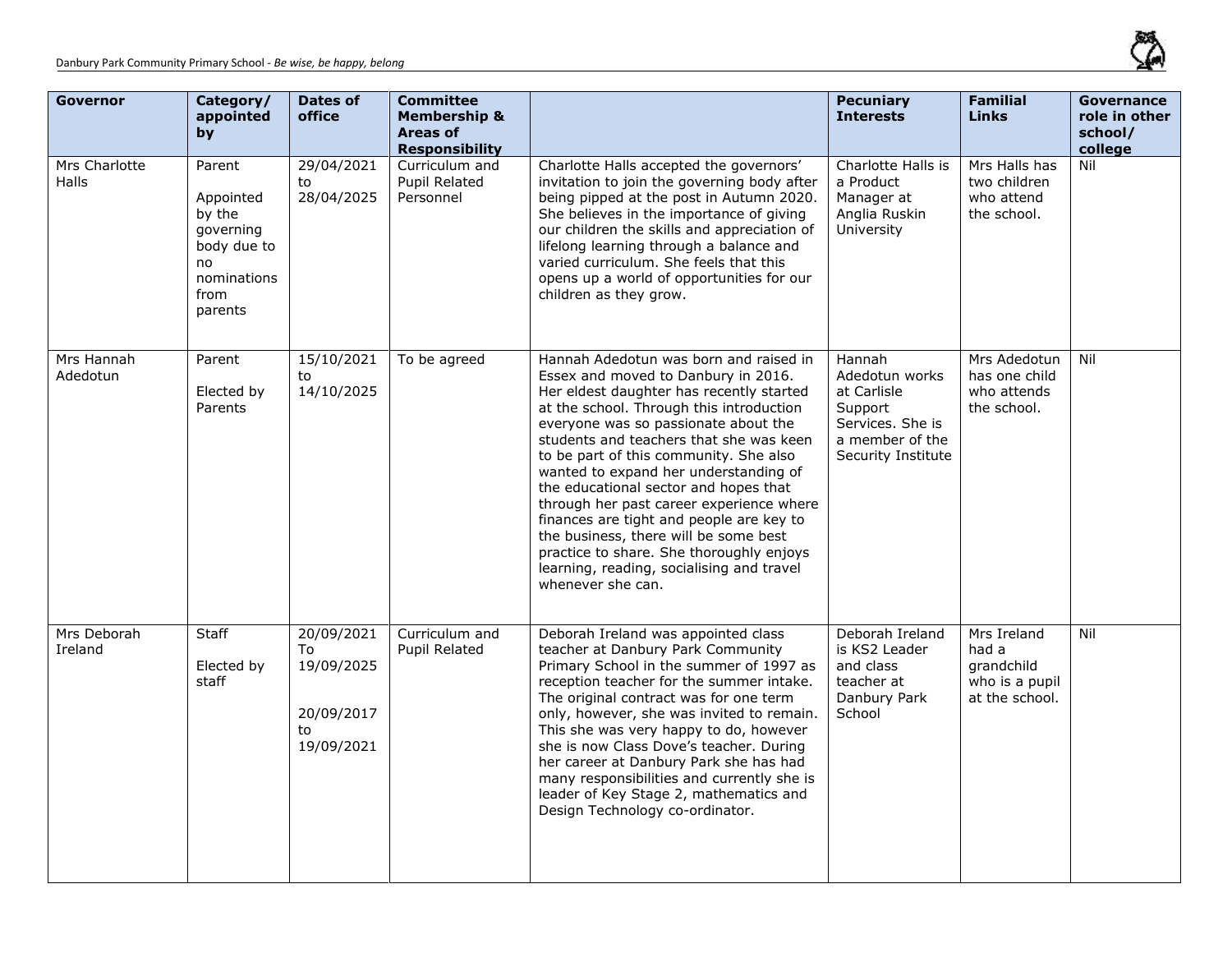

| <b>Governor</b>   | Category/<br>appointed<br>by                                            | <b>Dates of</b><br>office                                                                          | <b>Committee</b><br><b>Membership &amp;</b><br><b>Areas of</b><br><b>Responsibility</b> |                                                                                                                                                                                                                                                                                                                                        | <b>Pecuniary</b><br><b>Interests</b>                                                                                               | <b>Familial</b><br><b>Links</b>                             | <b>Governance</b><br>role in other<br>school/<br>college |  |  |  |
|-------------------|-------------------------------------------------------------------------|----------------------------------------------------------------------------------------------------|-----------------------------------------------------------------------------------------|----------------------------------------------------------------------------------------------------------------------------------------------------------------------------------------------------------------------------------------------------------------------------------------------------------------------------------------|------------------------------------------------------------------------------------------------------------------------------------|-------------------------------------------------------------|----------------------------------------------------------|--|--|--|
|                   | Past Members of the Governing Body (past 12 months)                     |                                                                                                    |                                                                                         |                                                                                                                                                                                                                                                                                                                                        |                                                                                                                                    |                                                             |                                                          |  |  |  |
| Mr Rak Rehal      | Co-opted<br>Elected by<br>Governors<br>Previously<br>Parent<br>Governor | 01/09/2020<br>to<br>22/10/2021<br>01/09/2016<br>to<br>31/08/2020<br>25/02/2013<br>to<br>31/08/2016 | Chair of<br>Resources<br>Personnel<br>Maths                                             | Rak Rehal has lived in Danbury since<br>2002, and is married with three boys,<br>who all previously attended Danbury<br>Park. He works for a large multi-national<br>company and spent time living abroad in<br>the late 1990s. He was previously a<br>parent Governor from 2013 and currently<br>is Chair of the Resources Committee. | Rak Rehal is<br>employed by the<br>Ford Motor<br>Company.<br>He is a trustee of<br>Roadsmart but<br>has nil pecuniary<br>interest. | Nil                                                         | Nil                                                      |  |  |  |
| Mr Peter Irvine   | Co-opted<br>Elected by<br>Governors                                     | 26/11/2017<br>to<br>22/09/2021                                                                     | Chair of Personnel<br>Resources<br>Pay<br>Health and Safety<br>Governor                 | Peter Irvine lives in Little Baddow and has<br>been a governor for many years. At<br>present his duties include chair of the<br>Personnel Committee and he also sits on<br>the Resources and Pay Committees. He<br>and his family have a long and ongoing<br>relationship with the school, which<br>stretches back to 1979.            | Peter Irvine is an<br>asbestos<br>consultant and is<br>Chair of Little<br><b>Baddow Parish</b><br>Council.                         | Mr Irvine's<br>daughter is<br>an employee<br>of the school. | Nil                                                      |  |  |  |
| Mrs Sophie Wilson | Co-opted<br>Elected by<br>Governors                                     | 17/01/2019<br>to<br>22/03/2021<br>01/09/2015<br>to<br>31/08/2019                                   | Resources<br>Personnel<br>Pay<br>Safeguarding<br><b>GDPR</b>                            | Sophie Wilson became a parent governor<br>in March 2007. She was a very capable<br>chair of governors and over the years has<br>served under different categories. She<br>has undertaken many very important<br>roles during her terms of office, including<br>governor responsibility for safeguarding.                               | Sophie Wilson is<br>a Team Manager<br>in GRS<br><b>Operations Dept</b><br>of the RSA<br>Group PLC.                                 | Nil                                                         | Nil                                                      |  |  |  |
| Mr Nicholas Court | Parent<br>Elected by<br>Parents                                         | 14/11/2017<br>to<br>28/12/2020                                                                     | Resources<br>Sport                                                                      | Nick Court was appointed as a parent<br>governor in November 2017. He has lived<br>in Danbury with his family for 10 years.<br>His current employment is as the<br>operational head of a unit, which disrupts<br>and investigates counterfeiting and other<br>intellectual property crime.                                             | Nick Court is a<br>Police Officer in<br>the City of<br>London Police                                                               | Mr Court has<br>two children<br>attending the<br>school.    | Nil                                                      |  |  |  |